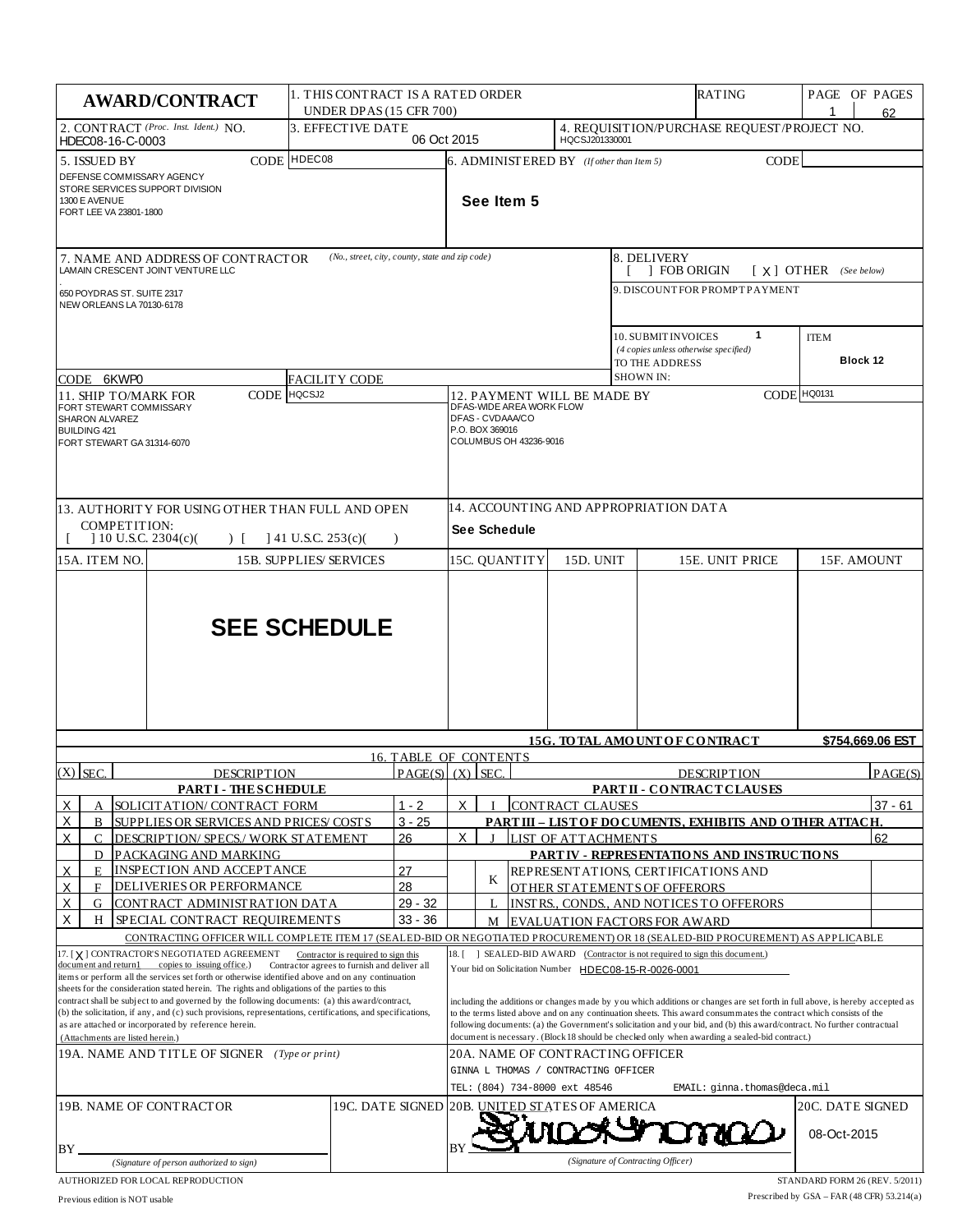Section A - Solicitation/Contract Form

## CLAUSES INCORPORATED BY FULL TEXT

## **IMPORTANT INFORMATION FREEDOM OF INFORMATION ACT (FOIA)**

Upon award of this contract, the Agency intends to make public the total contract award amount, as well as any awarded individual contract line item pricing (CLIN or Sub-CLIN), within the Agency's electronic reading room located at [www.commissaries.com](http://www.commissaries.com/) and on the Government Point of Entry (GPE) [www.fbo.gov.](http://www.fbo.gov/)

Unexercised Option year prices will not be published.

This action is taken to ensure contract award information is available to the general public pursuant to the President's January 21, 2009 memorandum regarding the Freedom of Information Act.

Be advised that the contract(s) resulting from this solicitation will be posted at two distinct points during the procurement cycle:

RECENT CONTRACT AWARDS: The first posting will take place immediately after the contracts are awarded and will contain only the base year pricing.

HISTORICAL PRICING: The second posting will take place when it is time for re-solicitation of an existing contract and will contain all CLIN and Sub-CLIN prices for the base period and all exercised options from the contract(s) under re-solicitation.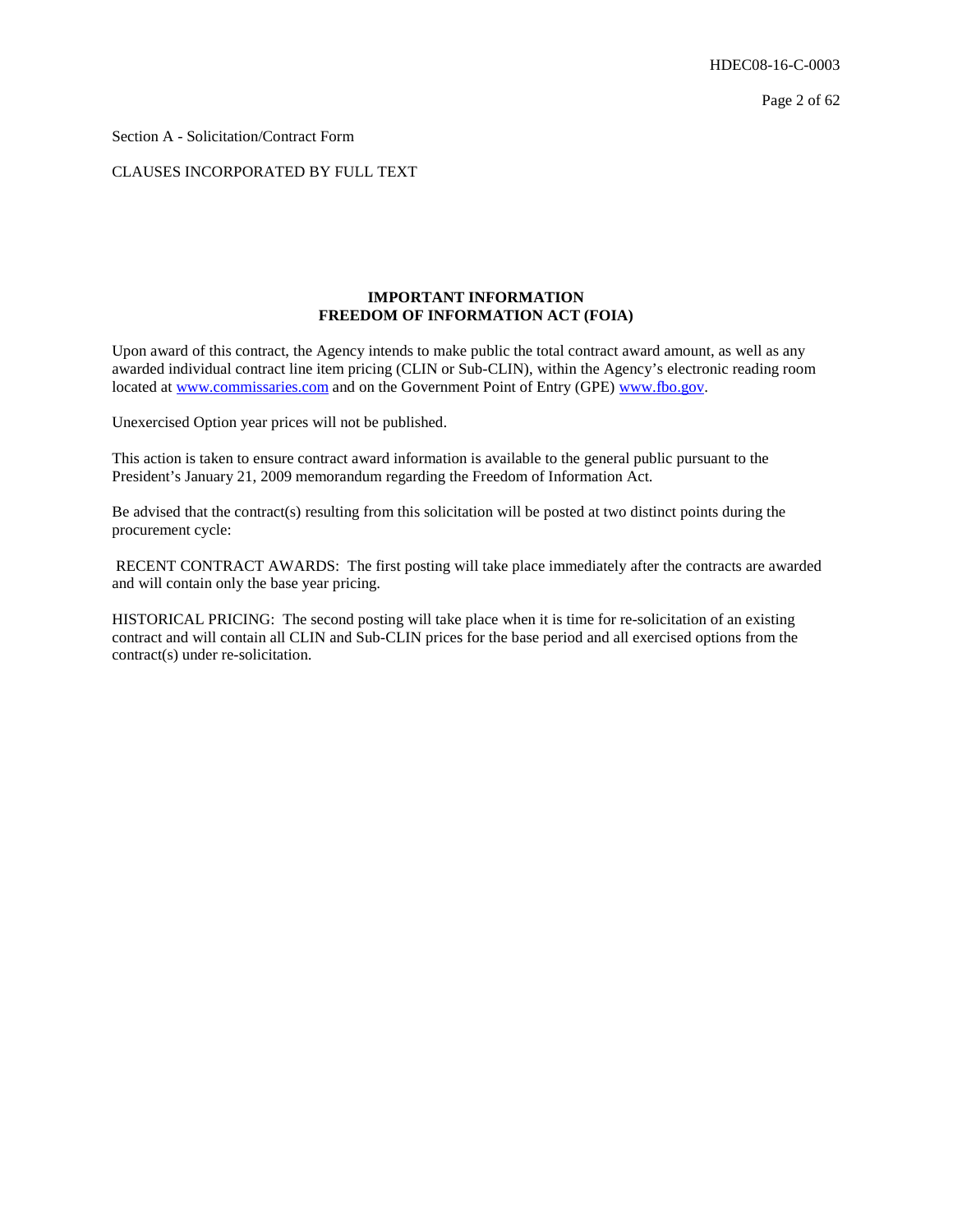HDEC08-16-C-0003 Page 3 of 62 Section B - Supplies or Services and Prices ITEM NO SUPPLIES/SERVICES QUANTITY UNIT UNIT PRICE AMOUNT  $\text{0001}$  \$0.00 SERVICES: NON-PERSONAL FFP Provide all of the necessary supervision, personnel, supplies, and equipment to perform shelf stocking, receiving/storage/holding, and custodial operations for the Fort Stewart Commissary located at Fort Stewart, Georgia, in accordance with the Performance Work Statement (PWS) as set forth at Attachment 1 and all terms and conditions contained herein. BASE YEAR: November 1, 2015 through October 31, 2016 FOB: Destination PURCHASE REQUEST NUMBER: HQCSJ201330001 NET AMT \$0.00 PSC CD: S299 ITEM NO SUPPLIES/SERVICES QUANTITY UNIT UNIT PRICE AMOUNT 0001AA 671,628 Case \$0.5777 \$387,999.50 EST SHELF STOCKING SERVICES FFP Perform Shelf Stocking Operations (includes overwrites between 0 and 8%) in accordance with Attachment 1, PWS. (NOTE: THE QUANTITY SHOWN ABOVE IS AN ESTIMATED QUANTITY) FOB: Destination PURCHASE REQUEST NUMBER: HQCSJ201330001 NET AMT \$387,999.50 (EST.) ACRN AA CIN: 000000000000000000000000000000 \$387,999.50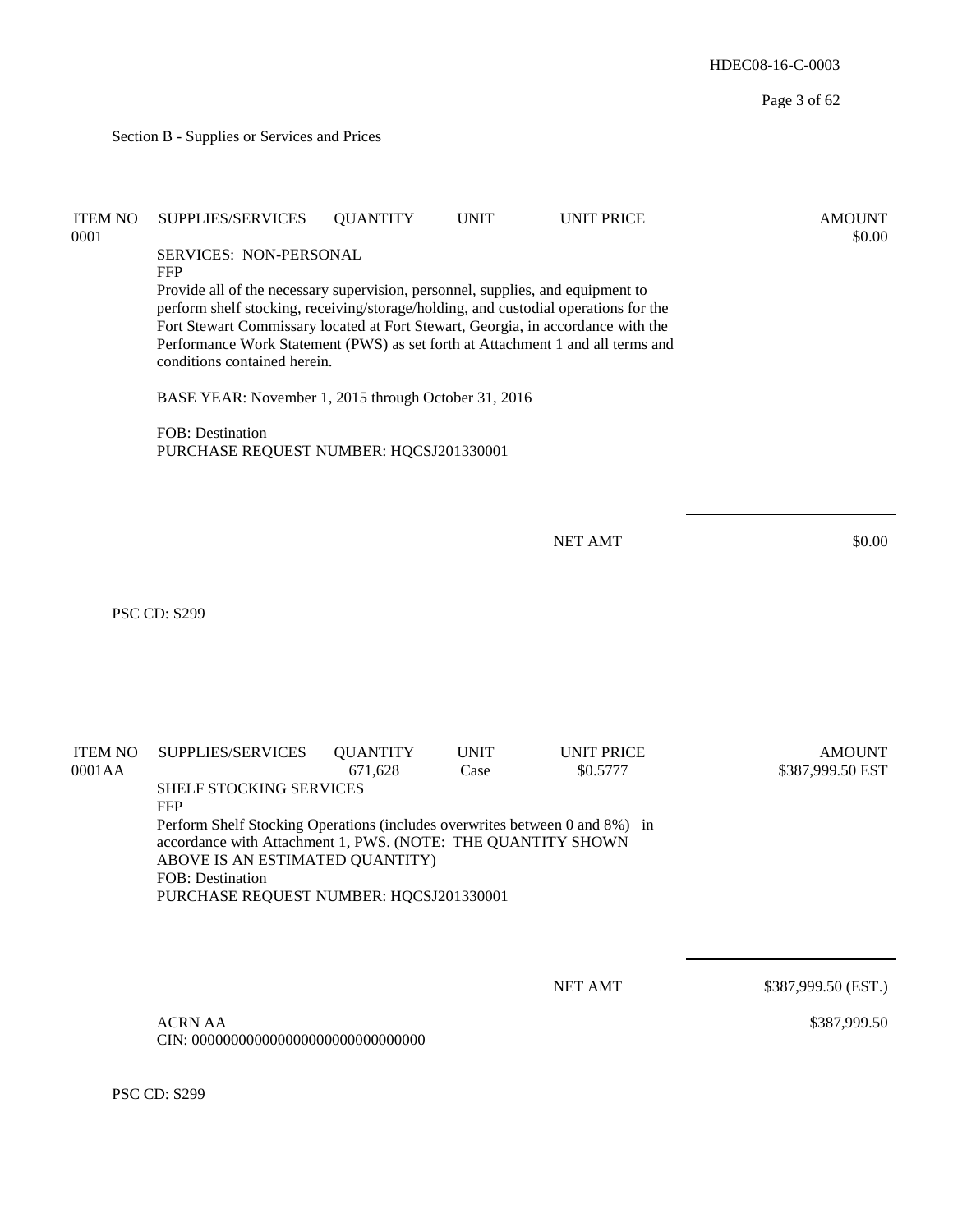| <b>ITEM NO</b><br>0001AB | SUPPLIES/SERVICES<br>PAYMENT FOR EXCESS OVERWRITES<br><b>FFP</b><br>Overwrites exceeding 8% of the total monthly cases per 4.3.3.8. of the PWS will<br>be paid a unit price of 60% of the case price. (NOTE: THE QUANTITY SHOWN<br>ABOVE IS AN ESTIMATED QUANTITY)<br>FOB: Destination<br>PURCHASE REQUEST NUMBER: HQCSJ201330001 | <b>QUANTITY</b><br>6,500 | <b>UNIT</b><br>Case  | <b>UNIT PRICE</b><br>\$0.3466 | <b>AMOUNT</b><br>\$2,252.90 EST |
|--------------------------|-----------------------------------------------------------------------------------------------------------------------------------------------------------------------------------------------------------------------------------------------------------------------------------------------------------------------------------|--------------------------|----------------------|-------------------------------|---------------------------------|
|                          |                                                                                                                                                                                                                                                                                                                                   |                          |                      | <b>NET AMT</b>                | \$2,252.90 (EST.)               |
|                          | <b>ACRN AA</b>                                                                                                                                                                                                                                                                                                                    |                          |                      |                               | \$2,252.90                      |
|                          | <b>PSC CD: S299</b>                                                                                                                                                                                                                                                                                                               |                          |                      |                               |                                 |
| <b>ITEM NO</b><br>0001AC | SUPPLIES/SERVICES<br><b>INVENTORY PREPARATION</b><br><b>FFP</b><br>Perform Inventory Preparation Services in accordance with Attachment 1, PWS.<br>(NOTE: THE QUANTITY SHOWN ABOVE IS AN ESTIMATED QUANTITY)<br>FOB: Destination<br>PURCHASE REQUEST NUMBER: HQCSJ201330001                                                       | <b>QUANTITY</b><br>100   | <b>UNIT</b><br>Hours | <b>UNIT PRICE</b><br>\$20.55  | <b>AMOUNT</b><br>\$2,055.00 EST |
|                          | ACRN AA                                                                                                                                                                                                                                                                                                                           |                          |                      | <b>NET AMT</b>                | \$2,055.00 (EST.)<br>\$2,055.00 |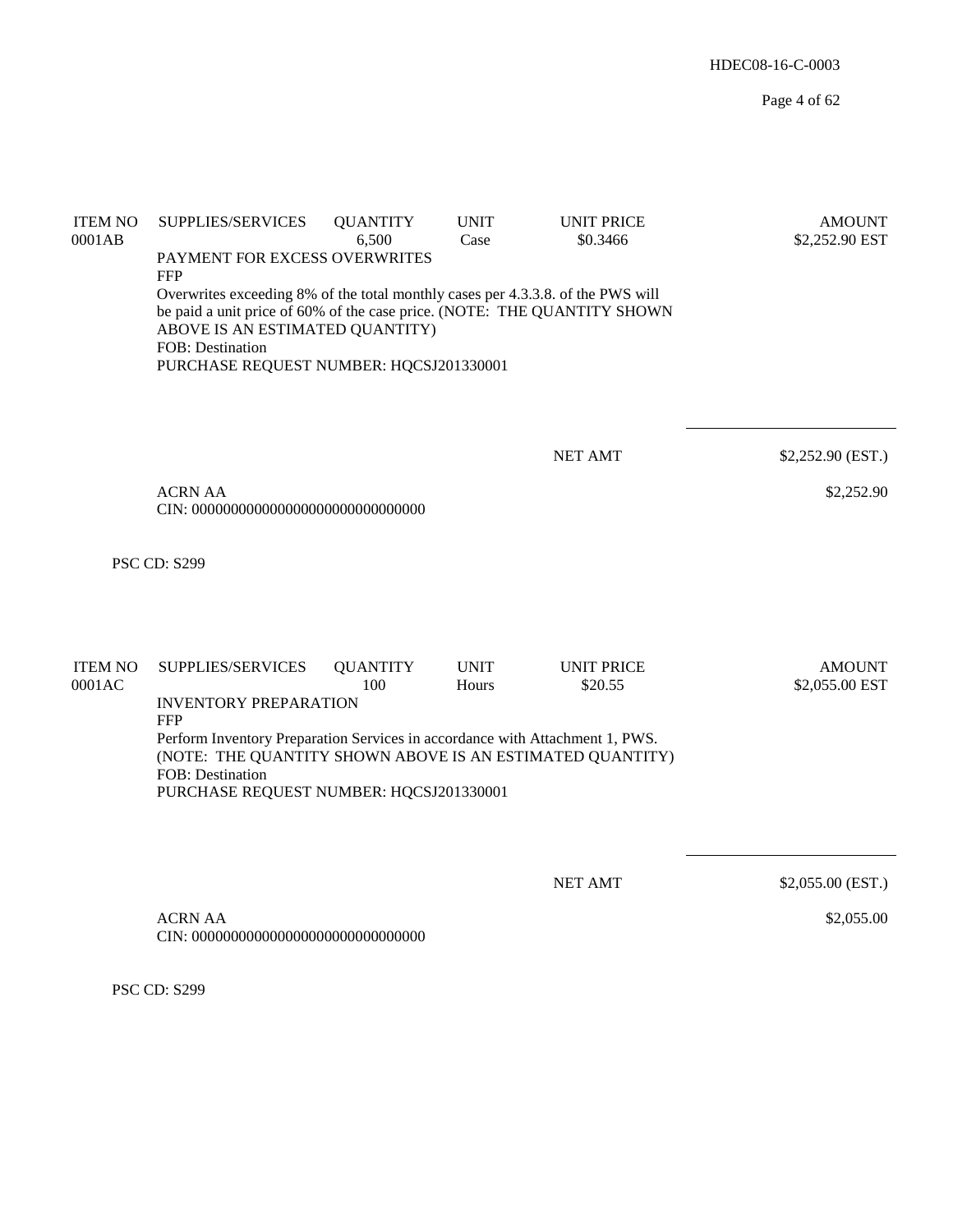Page 5 of 62

| <b>ITEM NO</b><br>0001AD | SUPPLIES/SERVICES<br><b>UNIT PRICE</b><br><b>QUANTITY</b><br><b>UNIT</b><br><b>AMOUNT</b><br>12<br>Months<br>\$6,466.49<br>\$77,597.88<br>RECEIVING/STORAGE/HOLDING AREA<br><b>FFP</b> |                 |             |                   |                 |  |  |  |  |  |
|--------------------------|----------------------------------------------------------------------------------------------------------------------------------------------------------------------------------------|-----------------|-------------|-------------------|-----------------|--|--|--|--|--|
|                          | Perform Receiving/Storage/Holding Area Operations in accordance with<br>Attachment 1, PWS.<br>FOB: Destination<br>PURCHASE REQUEST NUMBER: HQCSJ201330001                              |                 |             |                   |                 |  |  |  |  |  |
|                          |                                                                                                                                                                                        |                 |             |                   |                 |  |  |  |  |  |
|                          |                                                                                                                                                                                        |                 |             | <b>NET AMT</b>    | \$77,597.88     |  |  |  |  |  |
|                          | <b>ACRN AA</b>                                                                                                                                                                         | \$77,597.88     |             |                   |                 |  |  |  |  |  |
|                          | <b>PSC CD: S299</b>                                                                                                                                                                    |                 |             |                   |                 |  |  |  |  |  |
| <b>ITEM NO</b>           | SUPPLIES/SERVICES                                                                                                                                                                      | <b>QUANTITY</b> | <b>UNIT</b> | <b>UNIT PRICE</b> | <b>AMOUNT</b>   |  |  |  |  |  |
| 0001AE                   | 18<br>Hours<br>\$25.17<br>\$453.06 EST<br>MATERIAL HANDLING SUPPORT (MHE)<br><b>FFP</b>                                                                                                |                 |             |                   |                 |  |  |  |  |  |
|                          | Perform MHE support for Inventories in accordance with Attachment 1, PWS.<br>(NOTE: THE QUANTITY SHOWN ABOVE IS AN ESTIMATED QUANTITY)<br>FOB: Destination                             |                 |             |                   |                 |  |  |  |  |  |
|                          | FOB: Destination<br>PURCHASE REQUEST NUMBER: HQCSJ201330001                                                                                                                            |                 |             |                   |                 |  |  |  |  |  |
|                          |                                                                                                                                                                                        |                 |             |                   |                 |  |  |  |  |  |
|                          |                                                                                                                                                                                        |                 |             | <b>NET AMT</b>    | \$453.06 (EST.) |  |  |  |  |  |
|                          | <b>ACRN AA</b>                                                                                                                                                                         |                 | \$453.06    |                   |                 |  |  |  |  |  |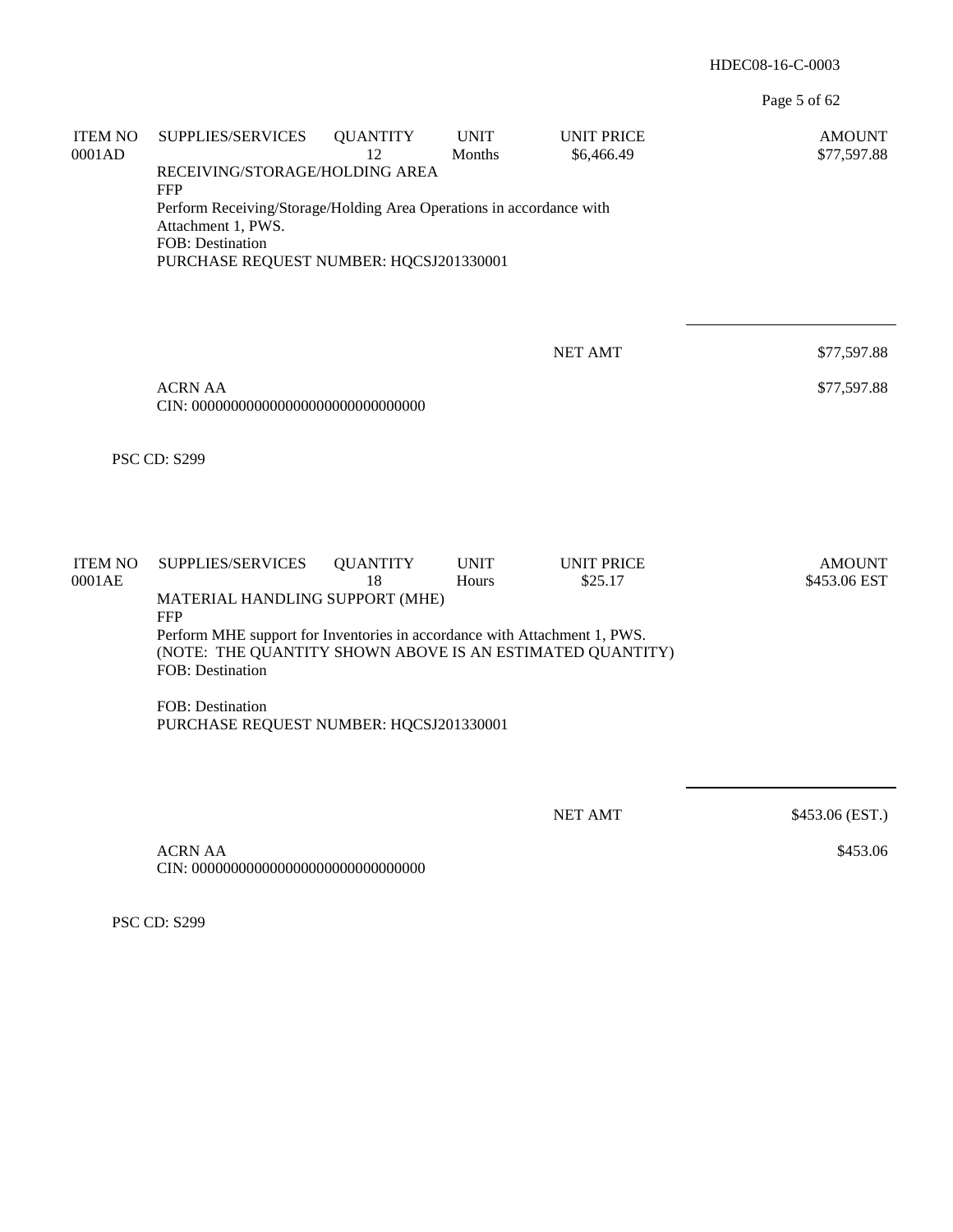Page 6 of 62

| <b>ITEM NO</b><br>0001AF | SUPPLIES/SERVICES<br><b>CUSTODIAL OPERATIONS - MAIN</b>                                                                                                                                                                                    | <b>QUANTITY</b><br>12 | <b>UNIT</b><br>Months | <b>UNIT PRICE</b><br>\$17,058.64 | <b>AMOUNT</b><br>\$204,703.68 |  |  |  |
|--------------------------|--------------------------------------------------------------------------------------------------------------------------------------------------------------------------------------------------------------------------------------------|-----------------------|-----------------------|----------------------------------|-------------------------------|--|--|--|
|                          | <b>FFP</b><br>Perform Custodial Operations (EXCLUDING Meat Processing, Preparation, and<br>Wrapping Area; RSHA; and Outside Areas) in accordance with Attachment 1,<br>PWS.<br>FOB: Destination<br>PURCHASE REQUEST NUMBER: HQCSJ201330001 |                       |                       |                                  |                               |  |  |  |
|                          |                                                                                                                                                                                                                                            |                       |                       | <b>NET AMT</b>                   | \$204,703.68                  |  |  |  |
|                          | <b>ACRN AA</b><br>\$204,703.68                                                                                                                                                                                                             |                       |                       |                                  |                               |  |  |  |
|                          | <b>PSC CD: S299</b>                                                                                                                                                                                                                        |                       |                       |                                  |                               |  |  |  |
| <b>ITEM NO</b>           | SUPPLIES/SERVICES                                                                                                                                                                                                                          | <b>QUANTITY</b>       | <b>UNIT</b>           | <b>UNIT PRICE</b>                | <b>AMOUNT</b>                 |  |  |  |
| 0001AG                   | MEAT CUSTODIAL OPERATIONS<br><b>FFP</b>                                                                                                                                                                                                    | 12                    | Months                | \$3,790.81                       | \$45,489.72                   |  |  |  |
|                          | Perform Custodial Operations in the Meat Processing, Preparation, and Wrapping<br>Area in accordance with Attachment 1, PWS.<br>FOB: Destination<br>PURCHASE REQUEST NUMBER: HQCSJ201330001                                                |                       |                       |                                  |                               |  |  |  |
|                          |                                                                                                                                                                                                                                            |                       |                       |                                  |                               |  |  |  |
|                          |                                                                                                                                                                                                                                            |                       |                       | <b>NET AMT</b>                   | \$45,489.72                   |  |  |  |
|                          | <b>ACRN AA</b>                                                                                                                                                                                                                             |                       |                       |                                  | \$45,489.72                   |  |  |  |